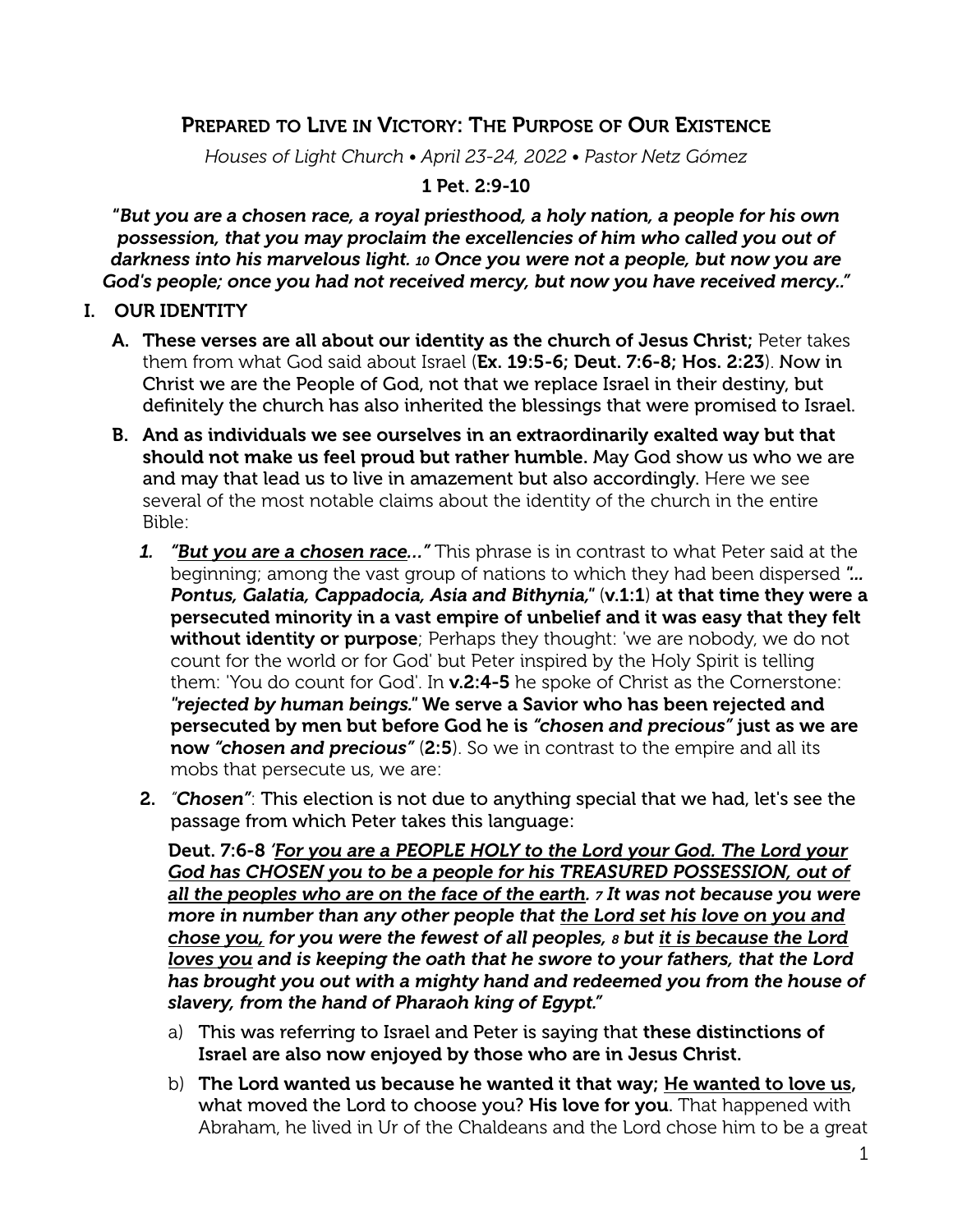nation. So this choice is not based on our merits, our worth or our selfinitiated faith.

v.1:3 *" Blessed be the God and Father of our Lord Jesus Christ! According to his great mercy, he has caused us to be born again to a living hope through the resurrection of Jesus Christ from the dead."*

- c) This new birth was how we became a chosen bloodline or race. Now before God there are only two races: those who are born naturally who come from the dependence of Adam and those who were born a second time, that is, they were born again from the second Adam who is Jesus Christ (1 Cor. 15:45). So the implications of calling ourselves a chosen race are enormous. All ethnic groups are beautiful, red, yellow, black, brown and white but they are not the essential identity of any Christian anymore; The fact that I am brown, or you are white or African American is something precious, no one should be ashamed of their God-given ethnic origin but they are not the key identity but rather in Christ we are a chosen race by virtue of the new birth.
- 3. *"royal priesthood":* This not only means that we serve the King but that we belong to the King's family, v.2:5 *"you also may be built up as living stones in a spiritual house to be a holy priesthood..."* Then we were born into a new race and we have the royal blood in us, we belong to the family of the King of kings (Jn. 1:12).

Rev. 5:10 *"and you have made them a kingdom and priests to our God, and they shall reign on the earth."*

- 4. *"Holy nation"*: If being royalty speaks of dignity, being saints speaks of the purity of our new identity. We were separated to be holy and pure (Rom. 1:7; 1 Cor. 1:2).
- 5. *"People for His own possession"*: Now we are His possession, so we must recognize the enormous privilege and sense of awe in being the Father's property He chose us and treasures us as His possession, makes us a new race, makes us royalty by belonging to the King, placed us in the office of serving Him, makes us and empowers us to be pure.

#### v.10 *"Once you were not a people, but now you are God's people; once you had not received mercy, but now you have received mercy."*

C. In short, mercy is the reason for election so there is no boasting. The Father chose us to be born again and so we became a new race with a new identity and now we serve in the King's family as priests and the function of that priesthood is to offer spiritual sacrifices acceptable to God, which is basically a life of obedience.

### II. THE PURPOSE OF OUR EXISTENCE

v.9b *"THAT YOU may proclaim the excellencies of him who called you out of darkness into his marvelous light"*

A. What is being answered in this part of the verse is why are we chosen? Why are we a new race? why are we royalty why are we called to a consecrated priesthood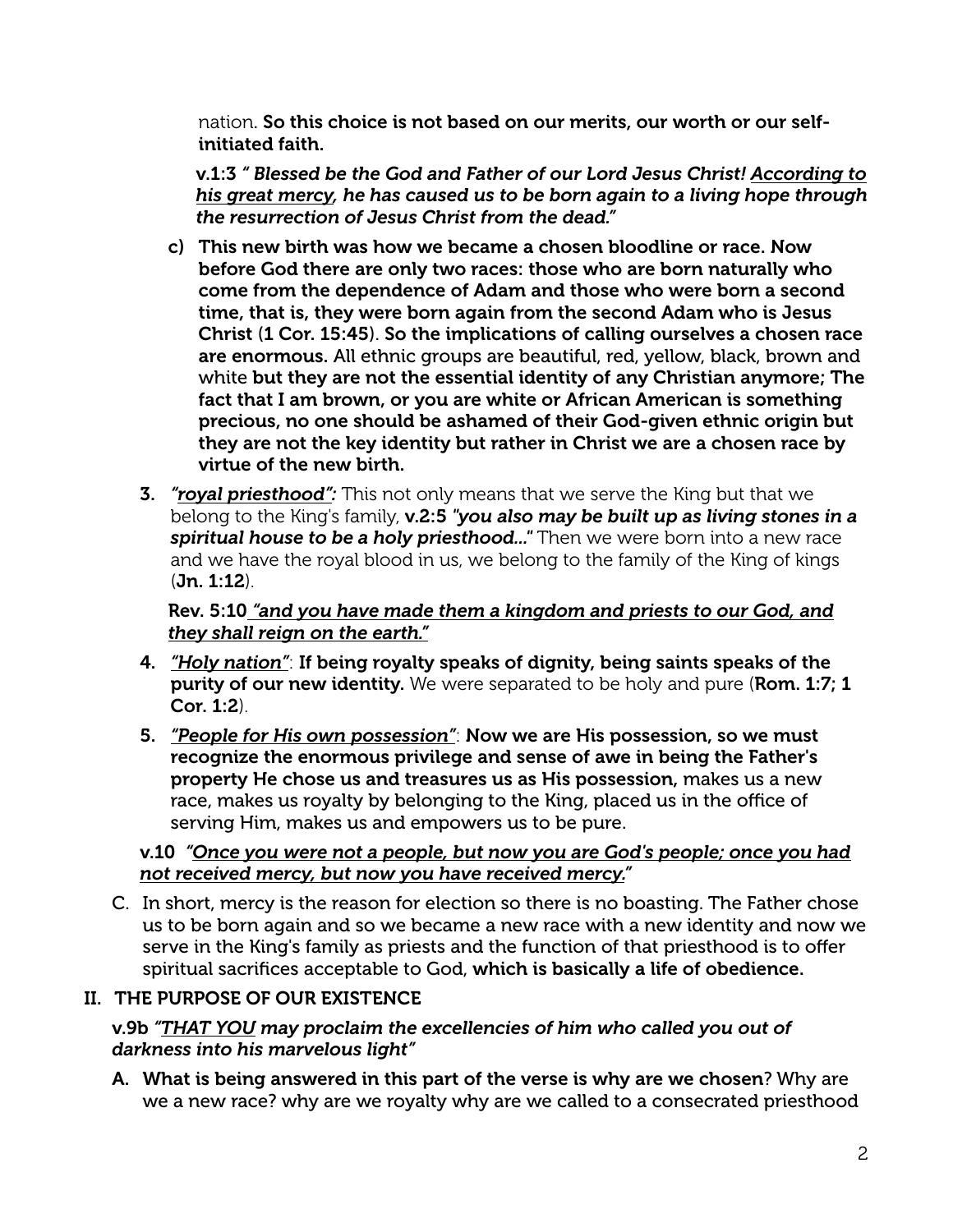to be saints? why do we have a new ethnic identity which is spiritual? why are we an acquired people? why have we received mercy?

- B. In Scripture the Holy Spirit loves to help us think why; what is the reason for being what we are and our purpose in life. So we exist to be those who proclaim the greatness of God through:
	- 1. OUR WORDS: 1 Pet. 3:15 *"but in your hearts honor Christ the Lord as holy, always being prepared to make a defense to anyone who asks you for a reason for the hope that is in you; yet do it with gentleness and respect."*
	- 2. OUR GOOD DEEDS: 1 Pet. 2:12 *" Keep your conduct among the Gentiles honorable, so that when they speak against you as evildoers, they may see your good deeds and glorify God on the day of visitation."*
- C. THE PURPOSE OF OUR EXISTENCE IS TO MAKE HIM KNOWN; not to draw attention to ourselves, but to proclaim the virtues of God. We exist to magnify the one who called us. What we proclaim are the excellences of seeing, tasting and saying excellent things about the Father. Christians should not be known for pointing out mistakes, although we should acknowledge what is not right by naming misconduct; mainly we exist to speak excellent, beautiful things about the One who called you out of darkness into His wonderful light.
- D. *"He called you out"* by His great mercy through the new birth to come out of darkness. Jesus stood in front of the tomb of Lazarus, and inside the tomb it smelled bad, there was death, it was dark, there was no light or excellence and Jesus called him and said: "Lazarus, come out!" (Jn. 11:43). The call created life and I work it in the wonderful light of Jesus Christ who is the only one who can bring us from death to life.
- **E.** Many times we speak to people of the excellencies of Christ because that is what we were called to do and they see nothing unless God does this work of calling them out of darkness into his marvelous light (Eph. 1:17- 19). So we pray that as we proclaim the excellencies that God calls them out of the darkness, as he did for Lydia.

Acts. 16:14 *"One who heard us was a woman named Lydia, from the city of Thyatira, a seller of purple goods, who was a worshiper of God. The Lord opened her heart to pay attention to what was said by Paul."*

# III. CONCLUSION

A. So we exist to proclaim the excellencies of a merciful call from a regenerating God. We were formed for his glory; we see God's purpose for us throughout Scripture:

Is. 43:20-21 *"The wild beasts will honor me, the jackals and the ostriches, for I give water in the wilderness, rivers in the desert, to give drink to my chosen people, 21 the people whom I formed FOR myself that they might declare my praise"*

Is. 60:21 *"Your people shall all be righteous; they shall possess the land forever, the branch of my planting, the work of my hands, THAT I might be glorified."*